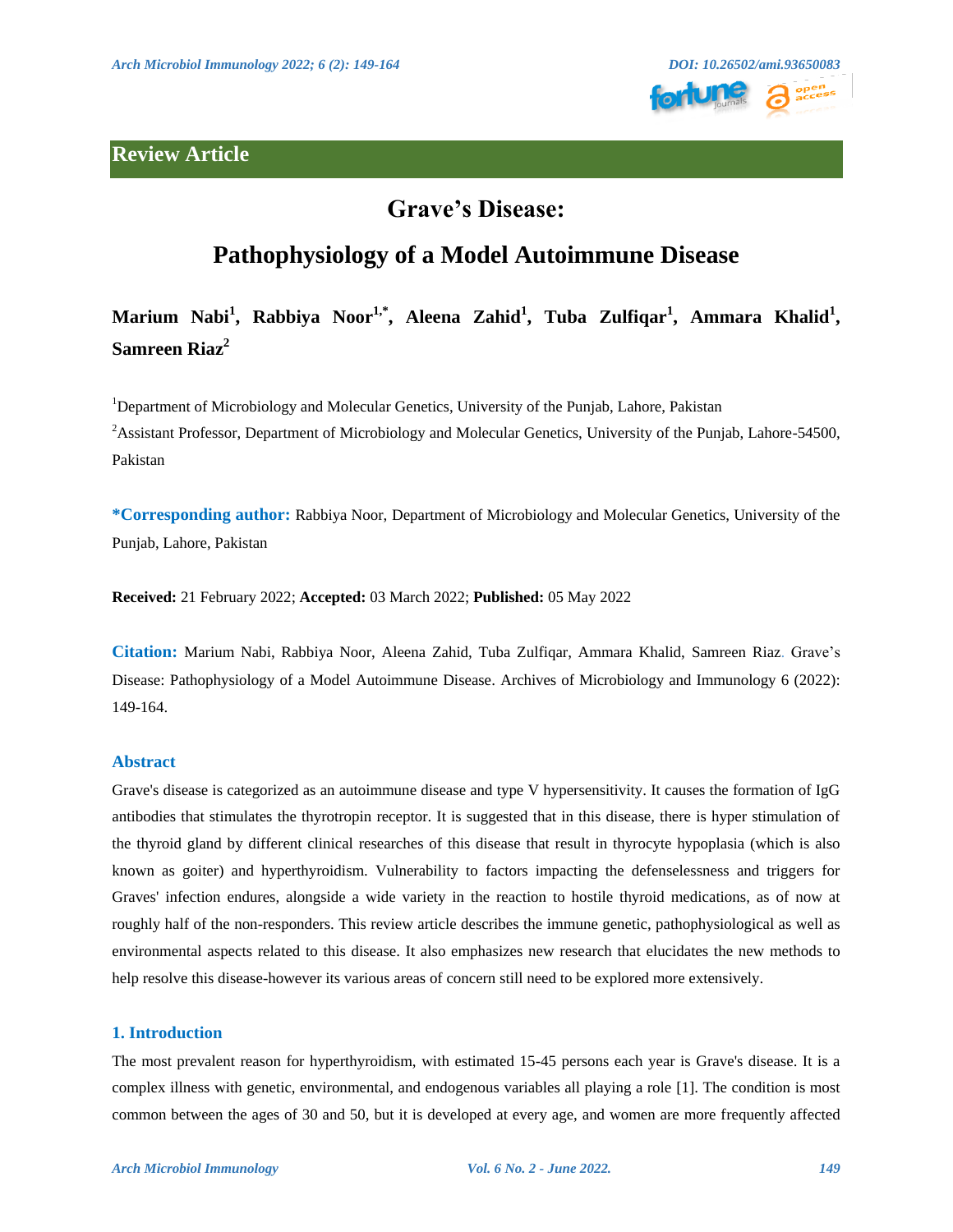than males. The reason for hyperthyroidism in Grave's disease is diffused self-antibodies working opposite the thyrotropin receptor (TSHR), which copies the working of TSH and excessive activation of thyroid follicular cells, stimulating thyroid hormone secretion (triiodothyronine and thyroxine), thus making them produce growth of thyroid and vascularization [2, 3]. The mechanisms that cause hyperthyroidism symptoms include anxiety, exhaustion, weakness, palpitations, moist skin, weight loss, and nervousness. Extrathyroidal symptoms include localized dermopathy, ophthalmopathy, edematous- infiltrative changes, acropachy including orbital soft tissues known as thyroid-associated orbitopathy (TAO), an eye disease of the thyroid, also known as Graves ophthalmopathy (GO), of that greater than 90% are caused by Grave's disease. GO, described as a self-immune inflammation condition including the eye orbit, affects roughly 2 people in 10,000 each year and affects 20–45 percent of those with Grave's disease. Though the majority of the individuals are hyperthyroid (90%), people with GO also have euthyroid (5%), or hypothyroid (5%) [4, 5].

The pathogenic autoimmune reaction is shown to be directed towards opposite-reactive self-antigens in the thyroid gland and tissues behind the eyeball. Cytokines and immunological processes are thought to have a role in the pathophysiology of GO. The invasion of tissue by inflammatory cells producing cytokine, along with significant remodeling of the ocular soft tissues, results in a disease phenotype. Conjunctival erythema and orbital tissues, double vision, retracting eyelids, edema and proptosis are all clinical signs and symptoms. GO is classified into three severity levels: low to high, and threatening to the vision. Medication is determined by the harshness of the GO and may involve surgical processes (endoscopic orbital decompression), immunosuppressive, orbital irradiation. Grasping the immune system's function in GO may lead to the development of novel treatment approaches in the future [6, 7].

### **2. Pathogenesis of Grave's Disease**

A self-immune situation of the thyroid gland is Grave's disease. The patients affected by hyperthyroidism are due to the IgG antibodies production against the receptor thyrotropin which copies the results of the thyroid hormone on the thyroid cells, thus stimulating the self-production of thyroxine. Just like GD, at the base of GO is the selfimmune response during which the tender T cells, also self-antibodies opposite to a standard self-antigen of the thyroid gland and retro bulbar tissues, play a crucial part [8, 9]. This non-specific antigen could also be the receptor of TSH because it is also expressed on fibroblasts and orbital preadipocytes. Coordination between the ocular changes' degree and therefore the level of stimulating antibodies guiding opposite to TSHR (TRAb) is also reported. Another autoantigen that has been proposed is the growth factor-1 receptor (IGF-1R) which is insulin-like, as GD patient's antibodies may active the IGF-1R. Self-antibodies guided against the receptor take part in the triggering of orbital fibroblasts in GO, and enhanced IGF-1R impregnation is seen in individuals with GD in both thyroid gland and orbiting tissues.

Warwick et al. found that depleting immunoglobulins from GD patients reduced the stimulating action of IGF-1R. Though the antibodies opposite to IGF-1R may be involved in GO formation, there are several problems with the theory. Minich et al. produced a result that does not support the notion which is the presence of circulating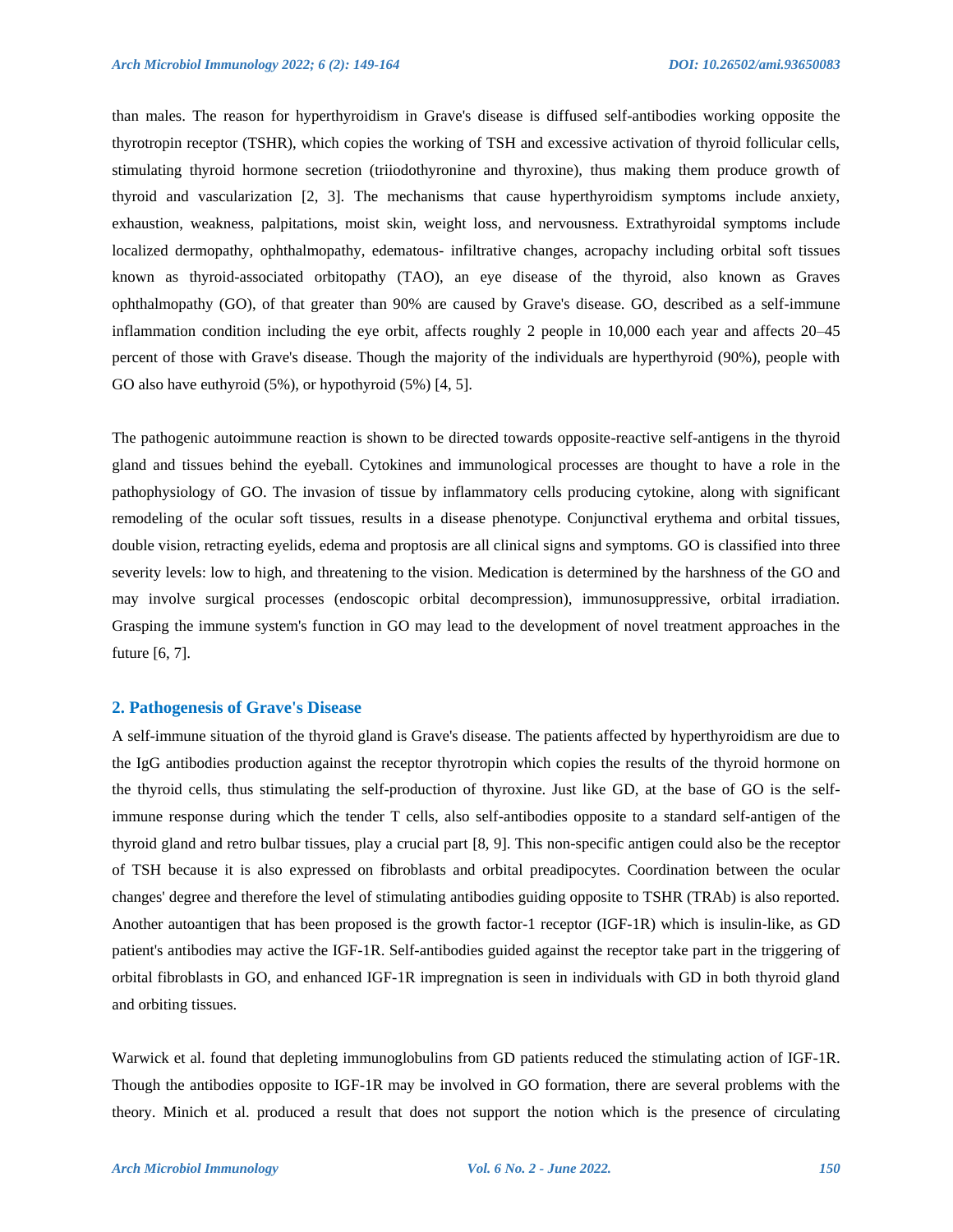antibodies in the blood of a patient worsens GD, nor do they support the utility of a detecting characteristic of the illness. Production of cytokine and its inflammation, synthesis of hyaluronan, myofibrillogenesis, and adipogenesis are the primary mechanisms implicated in the pathophysiology of orbitopathy associated with the thyroid. The circulating adipose tissue and extraocular muscular fiber tissue are the primary sources of continuous inflammation. Active mononuclear cells, like T cells, penetrate the orbital tissues, as do plasmocytes, macrophages, and mast cells to a lesser extent. Cytokines generated by leukocytes, like IFN-, IL-1 (IL-5), and neuregulin (lymphokine produced by active lymphocytes), stimulate glycosaminoglycan production (GAG).

Orbital fibroblasts are triggered by mediators of inflammation (cytokines) or direct cell contact, and they have different morphological and functional characteristics than fibroblasts in other locations. Furthermore, the stimulation of circulatory fibroblasts by TRAb suggests a connection between GD and GO. Activated circulatory fibroblasts proliferate, develop into cells in adipose tissues and myofibroblasts, and perform an important role in outer cellular matrix synthesis. Excess circulatory fibroblast action contributes to orbital tissue growth, remodeling, and fibrosis. The area of tissues around the eyes expands during the dynamic state of orbital alterations as a result of cell infiltration inflammation and edema, leading to a rise in pressure of the intraocular portion. In this consequence, the eyeball extends behind the bony rims of the portion. Furthermore, compression of the optic nerve can develop, leading to neuropathy of the eye, and decreased venous and outflow of lymphatic from the orbit. The last stage (inactive phase) of exophthalmos includes the fibrosis of eye muscle [10, 11].

#### **3. Production of Cytokine and inflammation**

The inflammation procedure in orbital tissues guides immune cell transmigration and infiltration, which is similar to the procedure that occurs in the thyroid gland. T cells infiltrate the soft ocular tissue and produce cytokines which aid in tissue responsiveness and remodeling. The early phase of GO is marked by enhanced Th1 lymphocyte activity, which facilitates cell-mediated immunity and produces IL-1, IL-2, TNF-, and IFN [12]. The pro inflammatory cytokines promote the proliferation of fibroblast and the generation of hydrophilic GAG. Moreover, the inflammatory process activates Th2 cells, which produce cytokines such as IL-4, IL-5, IL-10, and IL-13, which activate humoral responses and IgG products. Tissue remodeling and fibrosis define the late phase of GO. Cytokines, chemokines, and growth factors are all produced and have a significant influence on cells in orbital tissues. IFN- stimulates fibroblasts to produce CXCL9, CXCL10, and CXCL11, which promotes lymphocyte migration to orbital tissues.

Furthermore, IFN- increases IL-1 release, and both (synergistically) induce GAG production by orbital fibroblasts. However, unlike IL-1, IFN- suppresses fibroblast adipogenesis. It has been demonstrated that IL-1 stimulates orbital fibroblasts to release CCL5, CCL2, IL-6, IL-8 which are chemical attractants for T and B cells, monocytes, and neutrophils [13]. Fibroblasts of the orbital portion, like thyrocytes, macrophages and lymphocytes represent the costimulatory protein which is CD40. The contact between the ligand (CD154) on T lymphocytes and the molecule of CD40 on the surface of orbital fibroblast increases the synthesis of numerous mediators of inflammation like (IL-8, CCL2, IL-6, IL-1) and the working and spreading of the cells. Prostaglandin E2 (PGE2) promotes the maturation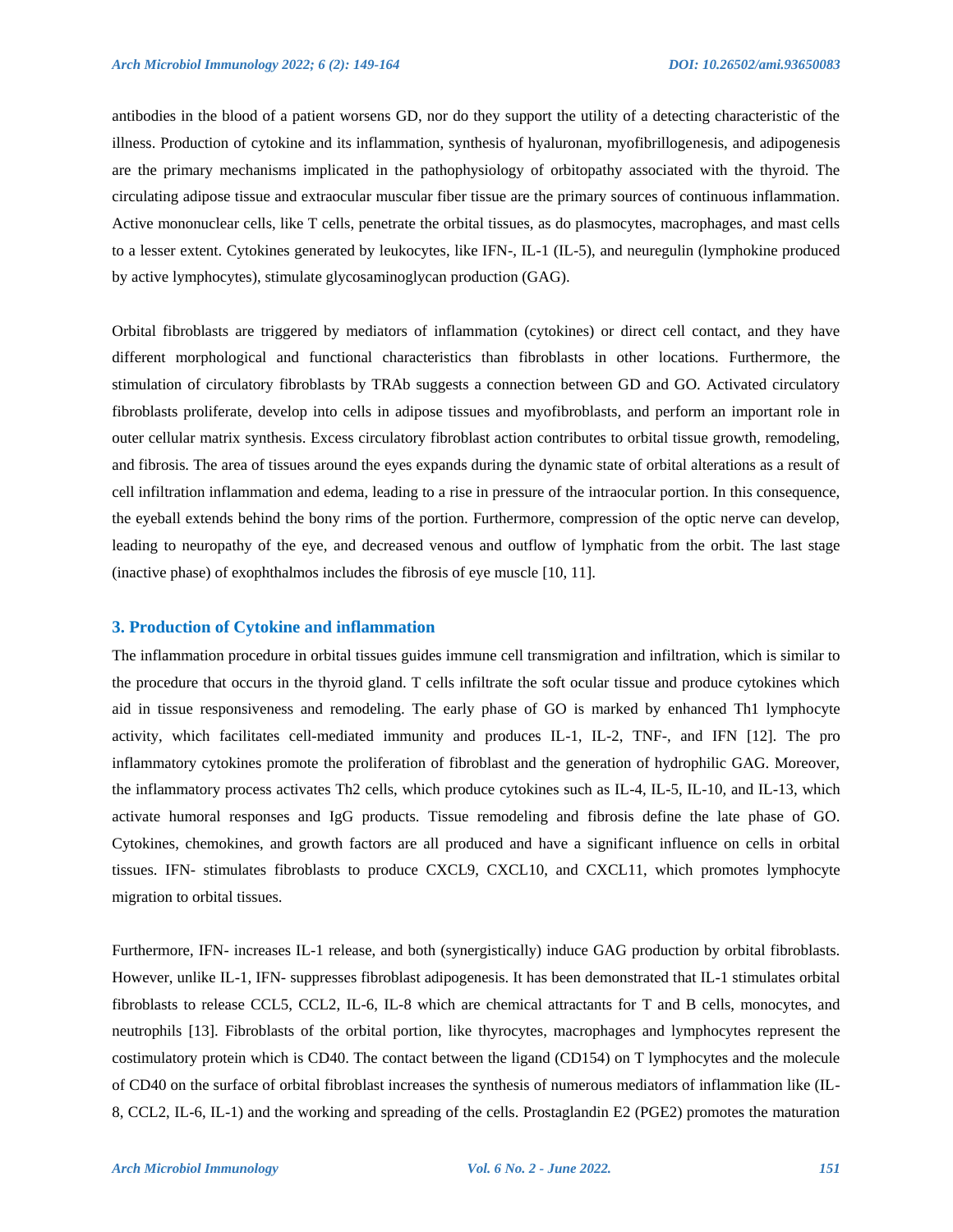of B lymphocytes, stimulates the fibroblasts of the orbital portion to produce IL-6, and triggers mast cells. The process of recruiting self-reactive T lymphocytes is aided by generally generating or orbiting the adhesive particles whose expressiveness is triggered by cytokines. Interactions between CD49 and CD154, TNF-a, IFN-y, IL-1, and IL-1 increase the expressiveness of adhesive molecules inside the cell (ICAM-1) in fibroblasts of the orbital portion. Adhesive chemicals stimulate and attract T cells, concluding in the responsiveness of cells and the initiation of the active part of the ophthalmopathy. In individuals in the triggering phase of the illness, increased levels of ICAM-1 and L-selectin are being documented.

It is subjected that the reason for the formation of GO is the absence of regulatory T lymphocytes (Tregs) to take control of the inflammation reaction opposite to auto issues (antigens) [40]. Tregs have responsibility for the suppression of the immune response by the release of IL-10 and TGF-β [41]. Under physiological conditions, Tregs destruct self-reactive T lymphocytes, directed against the follicular part of thyroid antigens. Glick et al. discovered that individuals with autoimmune thyroid disease (GD or Hashimoto's disease) who did not receive glucocorticosteroids for at least six months had reduced suppressor activity of Treg cells. According to Klatka et al., patients with GD have a lower number of Tregs and a greater Th17 cell count when compared to healthy participants. Th17 cells are thought to have a substantial role in inflammatory infiltration, as evidenced by their function in autoimmune disorders. The presence of Th17 lymphocytes in the inflammatory infiltration of orbital fat has been documented; however, there is no evidence of the presence of Th17 lymphocytes in the peripheral blood of GO patients [14]

#### **4. Hyaluronan Synthesis**

Synthesis of GAG in large concentrations by orbital fibroblasts is the most significant process that takes place in retro-ocular connective tissue. Retrobulbar tissue edema is caused by the accumulation of collagen and hyaluronan acid. In the laboratory, the affected orbital fibroblast producing GAG in higher concentration is treated with IFN- γ 16. Research shows that orbital fibroblast produces hyaluronan acid due to the effect of prostaglandins and some inflammatory response mediators such as TGF-β, and, IGF-1, etc. Regulation of hyaluronan acid is controlled by Hyaluronan synthases, an enzyme produced by IL-1b 17.

## **5. Adipogenesis and Myofibrillogenesis**

Preadipocytes are a part of orbital fibroblasts that is capable of distinguishing between fibroblast and mature adipocytes. Peroxisome proliferator-activated receptors (PPARγ) are nuclear receptors of adipocytes that are thought to be responsible for this expression. (PPARγ) are an important factor of transcription involved in the homeostasis of glucose and lipids. (PPARγ) controls expression of TSHR and also adipogenesis along with rosiglitazone. It also inhibits the secretion of hyaluronan and orbital inflammation. The enzyme cyclooxygenase-2(COX2) is involved in the release of proadipogenic prostaglandin and GO patients, the (COX2) activity is abnormally enhanced that triggers the process of adipogenesis by prostaglandins. The factors Thy1 (CD90) + and Thy1− are distinguished from each other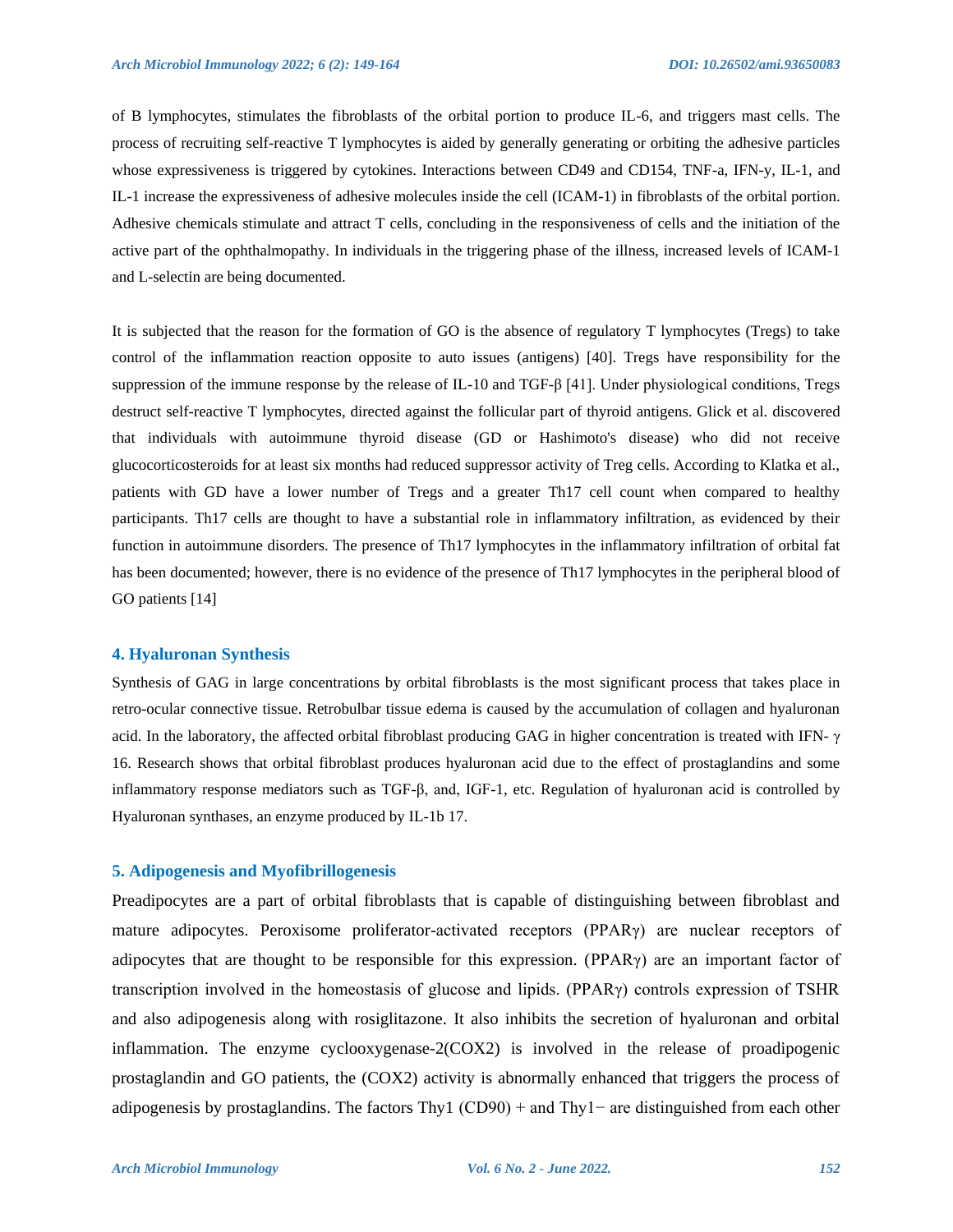by the action of CD90 glycoprotein. Fibroblasts are accelerated into adipogenesis by some factors such as IL-16, PGD2, and, IL-1β. Research shows that adipogenesis is inhibited by the action of TNF-α and IFNγ 15. The output of these researches concludes that cytokines instead of tissue remodeling and fibrosis are involved in the early phases of ophthalmopathy. The Thy1+ fibroblasts are capable of developing into myofibroblasts. Myofibroblasts are present in muscles and participate in important functions such as collagen accumulation and muscle contractions18. The antiadipogenic factors released by Thy1+ fibroblasts inhibit the differentiation of Thy1− fibroblasts. The introduction of TGF-β and the quantity of Thy1- and Thy1+ causes extraocular muscle and the involvement of adipose tissue in GO patients19.

## **6. Putative Autoantigens and Potential Treatment**

## **6.1 TSH Receptors**

On thyroid epithelium, the antibodies produced affect TSHR and cause hyperthyroidism in patients with the grave disease [24, 31]. Pathogenesis of GO can be demonstrated with the help of a receptor present on the surface of adipose tissue. The enhanced role of TSHR causes orbital adipose tissues in GO patients and also in patients having dermopathy21. The proportion of antibodies secreted against TSHR is directly proportional to the complications in GO patients. TRAb is involved in active GO more than inactive GO. Studies show patients with thyroidal TSHR and extrathyroidal TSHR have some analogous affects20. PDGF-AB and PDGF-BB increase the response produced by orbital fibroblast towards TRAb. The activity of TSHR is lessened by TGF-β. Cytokines and hyaluronan secretion is stimulated by cAMP activated by TSHR and TRAb which also causes orbital fibroblasts [23].

The amplified TSHR response is reported in GO patients preferably in mature fat cells. The contribution of autoantibodies causes adipogenesis not only in the case of hypothyroidism but also in adipose tissues of patients having GO25. Hyaluronan synthesis is caused by TRAb, GD-IgG, and TSH by studying the isolated and purified antibodies of GD-affected persons. The scientist thought that TSHR can help in the treatment of Grave disease as it plays a significant part in GD29.

#### **6.2 Insulin-Like Growth Factor-1 Receptor (IGF-1R)**

IGF\_1R is an important antigen is expressed in thyrocytes and also in orbital adipose tissues of GD patients. It also participates in immune response, development, and apoptosis. In the immune system, IGF\_1R stimulation of B and T lymphocytes [28]. The abnormal concentration of IGF\_1R in GO and GD patients. Production of T lymphocytes by the activity of GD-IgG causes orbital fibroblasts in GO patients. The autoimmune response is initiated by a T-cell chemoattractant. Orbital fibroblast is differentiated by IGF-1R into adipocytes.

Thyroid cells undergo metabolism and maturation by the collaboration of TSH and IGF-1 factors. An antibody mostly mentioned as IGF-1R blocking immunogen prevents kinase signaling regulated by the action of TSH 27. The relation between IGF-1R and TSH can be found by this antibody. The function of TSH and IGF-1R in fibrocytes is to prevent other blocking antibodies and is referred to as a breakthrough therapy [30].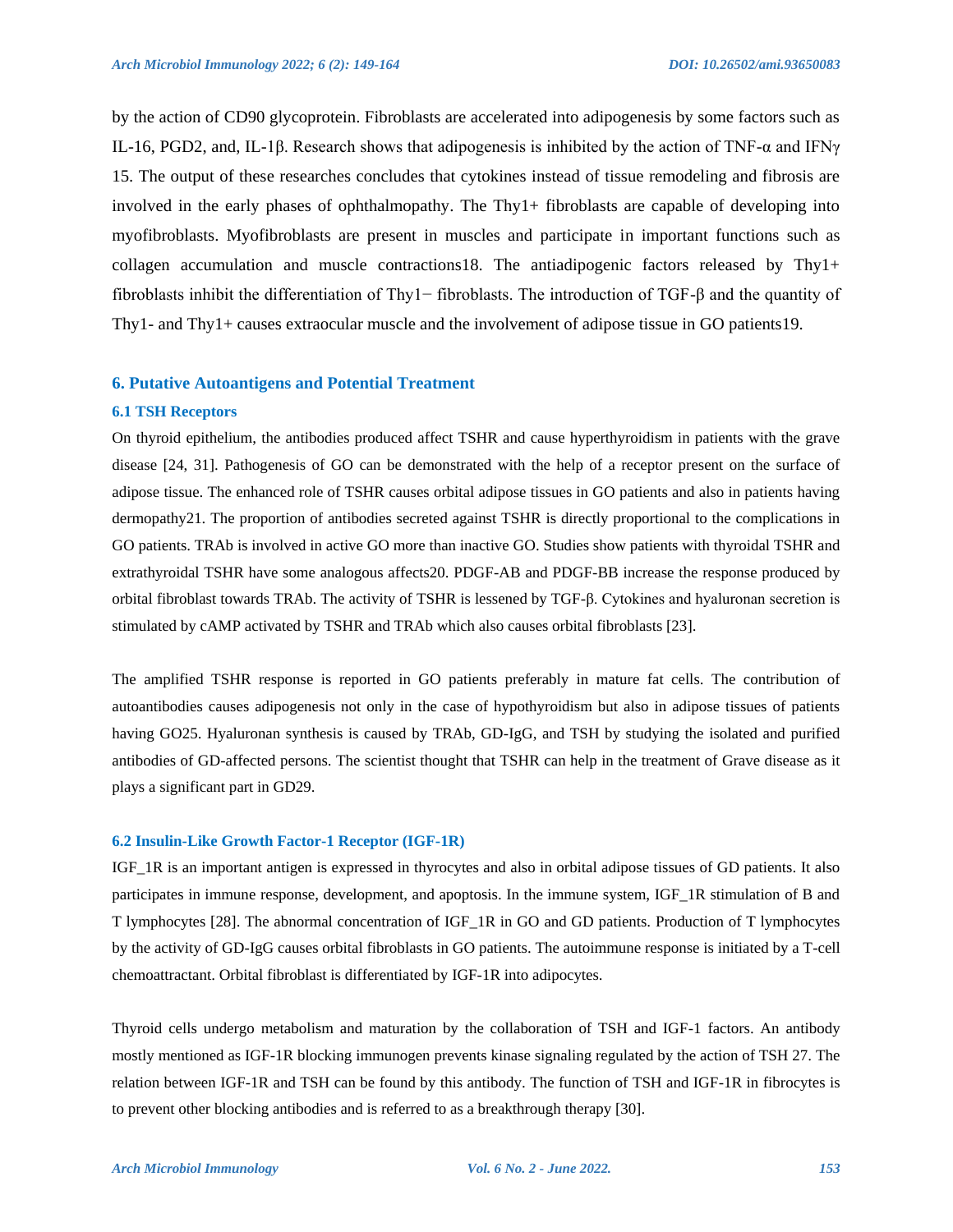## **7. Role of Natural killer cells in Grave's disease**

Natural killer cells are the immune cells that are the large granular lymphocytes. They are the subtype of the lymphoid cells that are involved in the defense against viruses and also involved in other cytotoxic activities. About 20% of the lymphoid cells that are circulating in our body are natural killer cells (NK). A decrease in the number of NK shows involvement in many autoimmune disorders.

In different researches, scientists study the role of Natural killer cells in Grave's disease. It is observed that in patients with Grave's disease amount of natural killer cells decreases as compared to the healthy person. According to one hypothesis, it was said that the decrease in the amount of the natural killer cells increases the proliferation of the B cells that cause the production of a large number of autoantibodies that result in the inflammation of the thyroid gland. The Amount of T cells also increases due to it. But still, this hypothesis is contradicted and inconclusive because there are many other immunogenic factors involved in Grave's disease that are still unknown.

According to some scientists, natural killer cells are the secondary factor in Grave's disease, but some said that it is directly related to increasing the chances of having GD. In the following table22, it is clearly shown that the NK and activated NK cells are significantly less than a healthy person.



**Figure 1:** Role of Natural Killer Cells.

The blood FT3 and FT4 levels are negatively correlated with the proportion of activated natural killer cells in GD patients. There is a positive relationship between the activated NK cells and serum TSH levels. Abnormalities in NK are found in GD patients but the results are still controversial. Pathogenesis of GD is complicated as it involves many immunogenic factors in which NK cells are also involved in GD.

KIRs (killer Ig-like receptors) by attaching with HLA are involved in the regulation of the function of NK cells by activating or suppressing the function of natural killer cells. Some studies have shown that there is a significant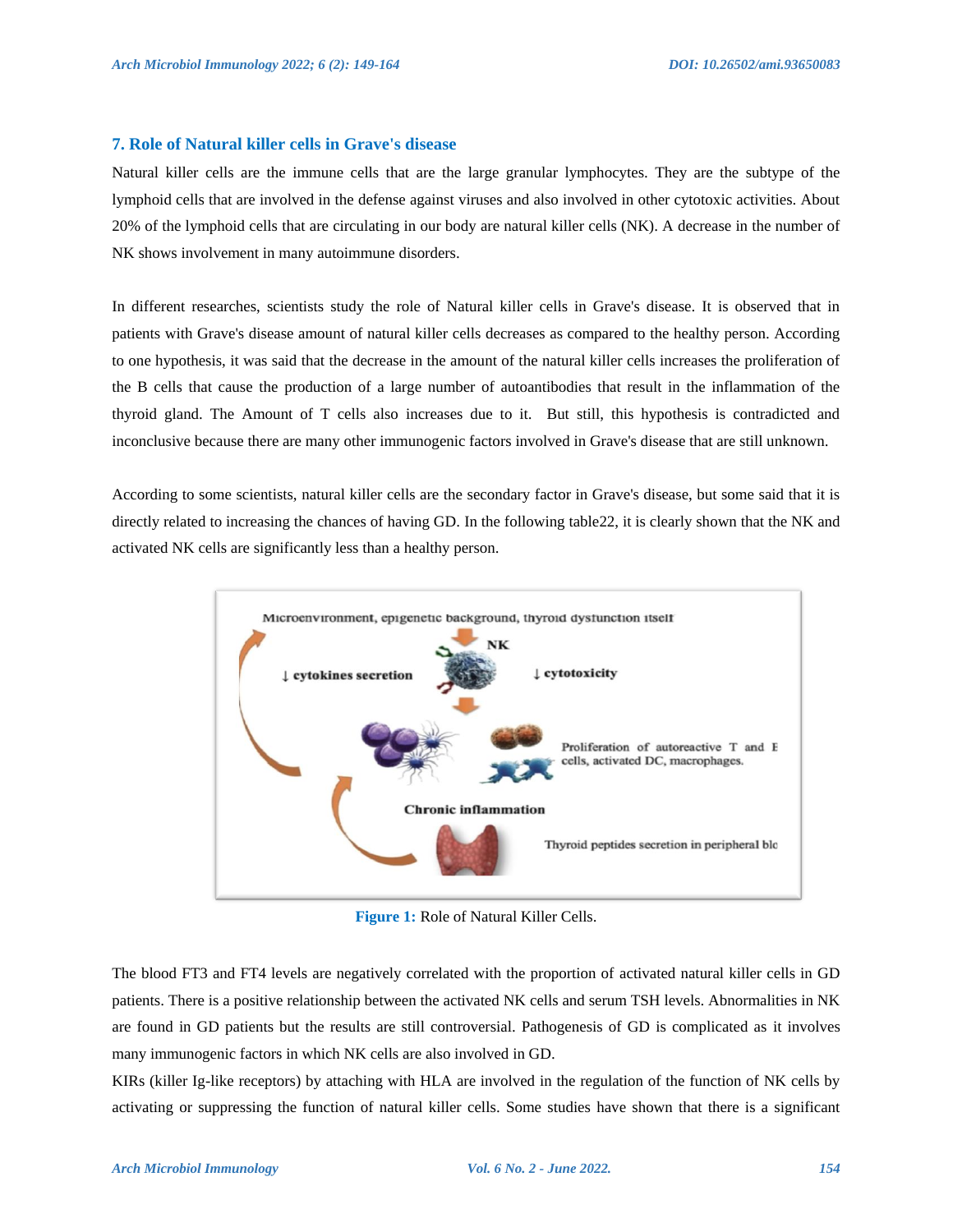decrease in the amount of KIRs in GD patients as compared to the healthy person which may be the reason for the impaired immune competence of killer cells in Grave's disease patients. But other factors intricate in the guideline of NK cells that maybe result in abnormalities in NK cells and cause GD [26].

The number of natural killer cells that are decreased in Grave's disease patients can be normalized by treating the NK cells with DHEAS (dehydroepiandrosterone sulfate). Anti-thyroid drug treatment can improve the functionality of natural killer cells (impairment of Natural killer cells).

#### **8. Grave's disease and Pregnancy complications**

The hormones produced by the thyroid gland are beneficial but an increase or decrease in the amount of these hormones in pregnancy results in many complications. It may result in miscarriage or stillbirth or it may cause the death of the mother if it is not treated timely.

Hyperthyroidism in pregnancy is caused by Grave's disease that can cause many complications like morning sickness which results in vomiting during the pregnancy 23. Complications that cause by the mother are:

- **Anemia**
- Preeclampsia (it happens after the 20th week of pregnancy or after delivery, it is caused by high BP).
- Pulmonary hypertension
- Placental abruption (separation of the uterus from the placenta before birth)
- **Heart failure**
- $\blacksquare$  Thyroid storm (rare & life-threatening condition)
- Myxedema (result in a coma & even death but is a rare condition)
- Postpartum hemorrhage (PPH) (heavy bleeding after happens within 1 day up to 12 weeks after giving birth).
- **Complications that cause in babies are:**
- **Miscarriage or stillbirth**
- Premature birth
- **Goiter**
- Low birth weight
- **Thyroid problems**
- Abnormalities in the growth and development of the brain/ nervous system (can result in low IQ). Infantile myxedema (can cause dwarfism, intellectual disability, and less development of the skills that are needed for daily life).

## **9. Environmental & dietary factors**

Environmental and dietary factors that influence thyroid function and can cause the autoimmune condition like Grave's disease [24] are:

- Iodine consumption
- Radiation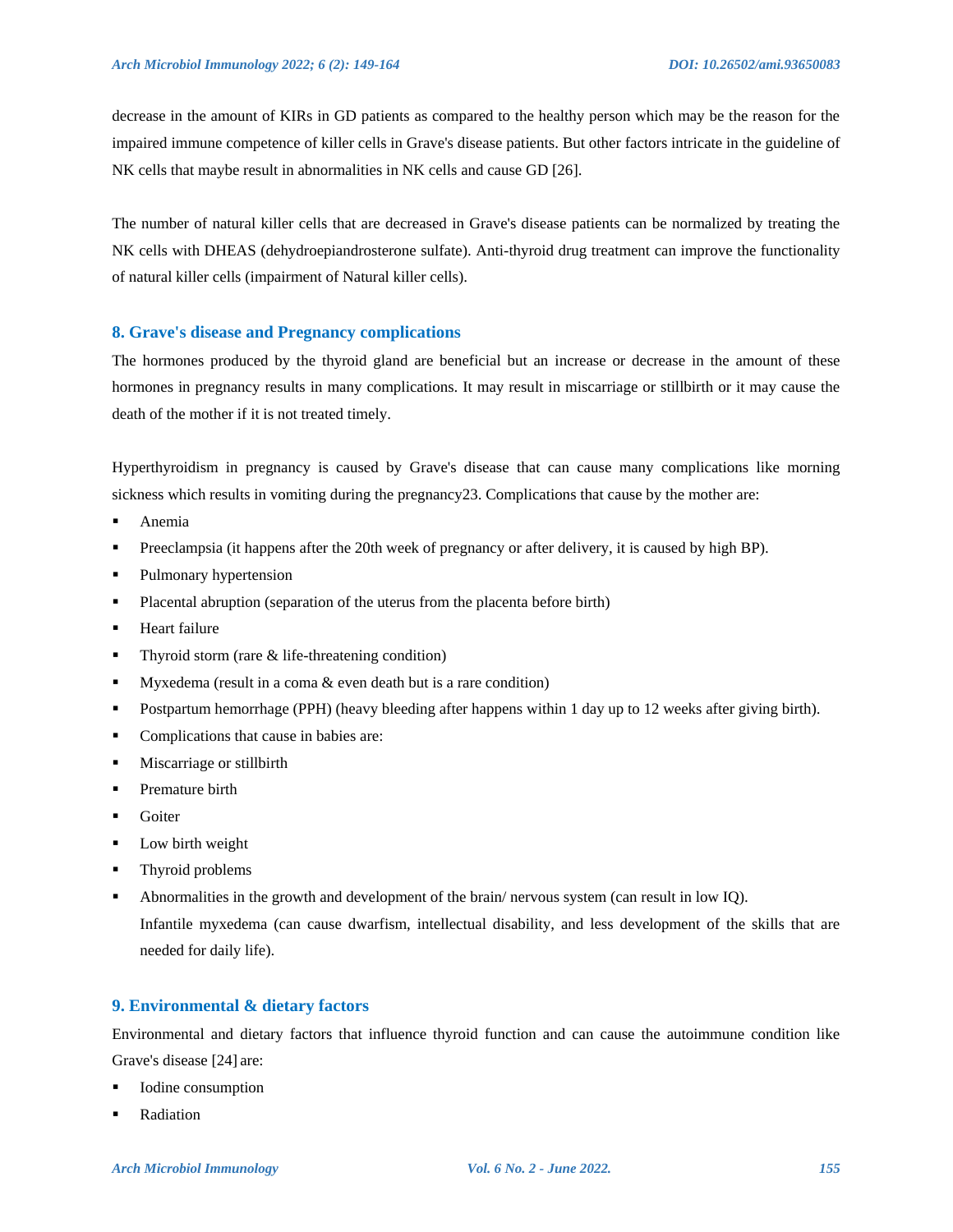- Poly halogenated biphenyls (PCB's & PBB's)
- **UP** Virus infection
- Interferon and iodine-containing drugs
- **Smoking**
- Pesticides
- Selenium
- **Vitamin D deficiency**

A person who smokes has 2 fold more chances to develop GD than non-smoker ones. At the same time, the consumption of excess iodine can also result in Grave's disease. In a few years, it will become a major problem as daily consumption of iodine reached 1 mg in a large population in the US. Environmental factors increase the risk of GD up to 20% as they influence the immune response of the person. Radiation also increases the risk of GD, as it also can result in severe thyroiditis and cancer. Selenium is essential for normal body function as it is involved in defense against viruses and also in other functions. The required range of selenium is 60 to 75 micrograms per day if this amount is not taken then a decrease in the number of selenium results in the development of GD [25].

Different viruses are also related to GD, in which retrovirus is mainly included. Virus-like EVB19 is related to GD. But the relation between EVB19 and GD is still unclear and it is under investigation [27].

#### **10. Immunologic perspectives on genetic variables linked to GD**

HLAs on chromosome 6 play a critical function in the immune system and are widely variable amongst individuals. HLA-A to -C (MHC class I) particles are found in practically all tissues and present antigens to CD8+ T lymphocytes. HLA-D (MHC class II) particles are typically expressed on antigen presentation cells (APCs), such as dendritic cells or B cells, and contemporaneous antigens to CD4+ T lymphocytes. According to GWAS analysis, they confer the highest vulnerability for GD of all recognized genes. Their sequence variation is mostly due to mutations in the MHC protein's antigen-presenting pocket.

According to one explanation, autoantigens are given to CD4+ T lymphocytes via MHC due to genetic modifications in areas coding for the pocket's structure. In addition, interactions between HLA receptors and autoantigens may open up even additional options. The finding of GD-susceptible variations in the thyroglobulin (TG) gene backs up this theory; just a few TG peptides can tie unequivocally to an infection powerless HLA-DR3 pocket, while others cannot. Additionally, as a result of this, there is less thymic negative selection of autoreactive T cells [28].

#### **10.1 Mutations linked to a reduction in central T cell tolerance**

Immune system microorganisms whose TCR distinguishes autoantigens are dispensed with by apoptosis in the thymus, a cycle known as bad determination. TCR articulation just as incessant Lymphocyte flagging is needed for this procedure. TCR flagging, antigen experience responses, and positive and negative choice in the thymus are constrained by CD3, which is situated on all Immune system microorganisms. Transformations in the CD3 quality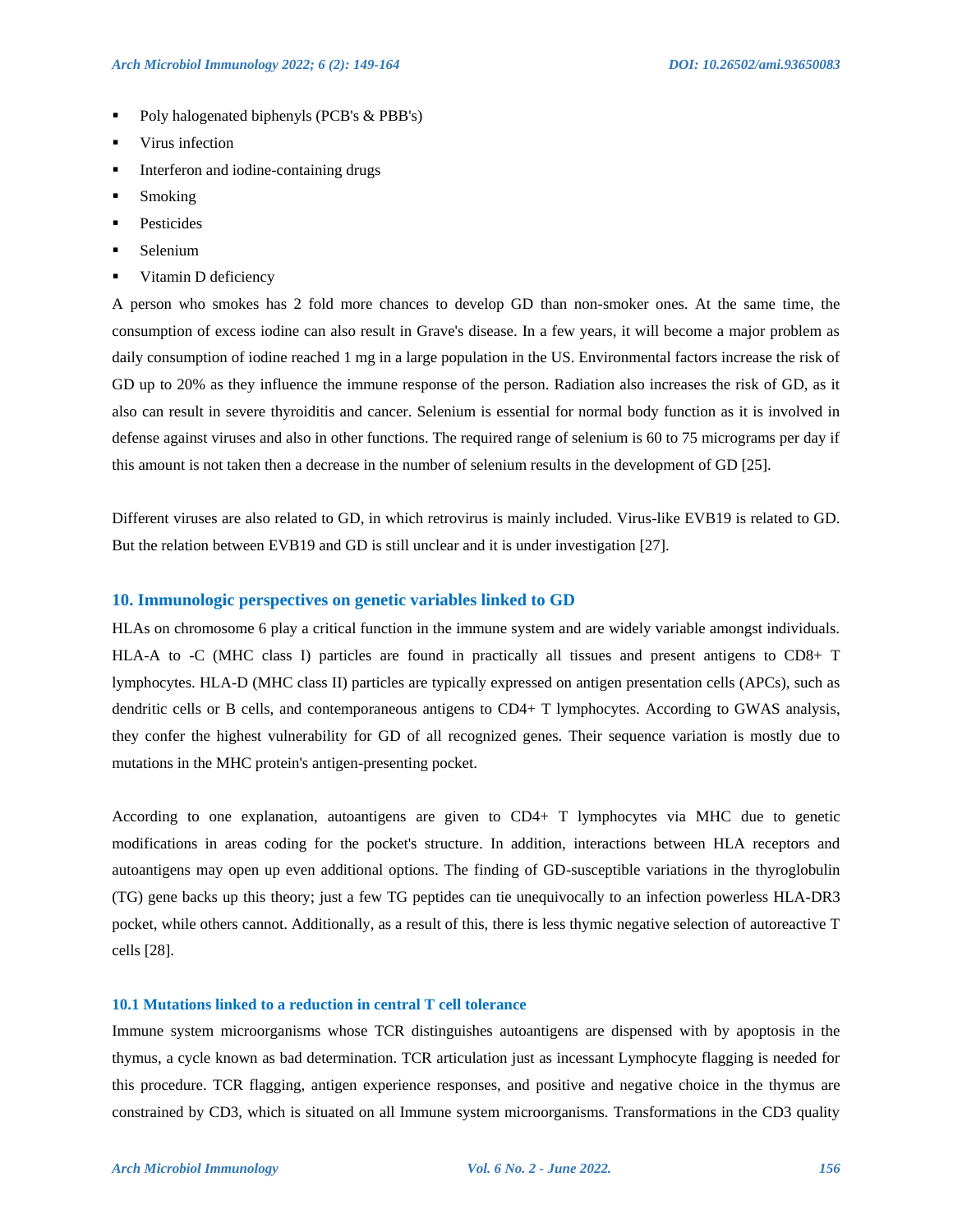on fringe Lymphocytes produce low TCR articulation and, thus, broken negative choice of immune system White blood cells in the thymus. There have been nine individuals determined to have familial immune system thyroiditis and CD3 lack up to this point. These patients are more helpless to contaminations because of diminished White blood cell initiation by antigens.

The autoimmune regulator (AIRE) is a transcription factor that guarantees that antigens that are normally found outside the thymus, such as insulin, are expressed there. Organ-specific autoimmunity is caused by human AIRE deficiency, which is assumed to be the outcome of a dysfunctional central immune system. AIRE deficiency is usually related to autoimmune adrenalitis, while AIRE polymorphisms are not [29].

Thymic negative selection occurs when t cells that recognise autoantigens with their tcr perish as a result of activation-induced apoptosis. Fasl does this by attaching to its receptor fas (cd95) and activating caspases eight and three, resulting in t cell death. Connection with fas and fasl transformations brings about immune system lymphoproliferative disorder, an essential immunodeficiency set apart via immune system cytopenia and other immune system signs. Surprisingly, 24 out of 28 GD patients with fas ligation demonstrated impaired in vitro t cell death.

#### **10.2 Mutations linked to a reduction in peripheral T cell tolerance**

Treg cells, which stifle autoreactive Lymphocyte enactment in various ways, are found in the fringe blood of solid people and monitored. These Treg cells precise the record factor forkhead box P3 (FOXP3), which is required for Treg cell development and upkeep.

Patients with trisomy 21 had a higher incidence of GD than the general population, as well as an earlier onset of disease and more associated AIDs. Although these patients have a higher number of Treg cells in their peripheral blood with normal proliferation capacity, their cells have a significantly lower inhibitory function, which cannot be attributed solely to the constitutional initiation of the IFN pathway.

Only human Treg cells have a lot of the IL-2 receptor chain (CD25) in the naive (non-activated) state; IL-2 is needed for Treg cells to maintain their normal life cycle. In humans, CD25 loss causes an IPEX-like phenotype. Treg cells have also been discovered in GD patients to be in lesser numbers and to be dysfunctional. A mutation in the CD25 gene was connected to GD among untreated Russians, but these findings could not be replicated in Han Chinese [30].

CTLA-4 acts similarly to programmed cell death protein 1 in that it causes GD when it is blocked. CTLA-4 expression may be reduced by heterozygous germline mutations (CTLA-4 haploinsufficiency). As a result, they have autoimmune and lymphoproliferative illnesses, as well as antibody deficits. Even though the number of peripheral Treg cells in these patients has grown, they are dysfunctional due to reduced CTLA-4 ligand binding and APC CD80 and CD86 trans-endocytosis. Mutations in the machinery that removes cell debris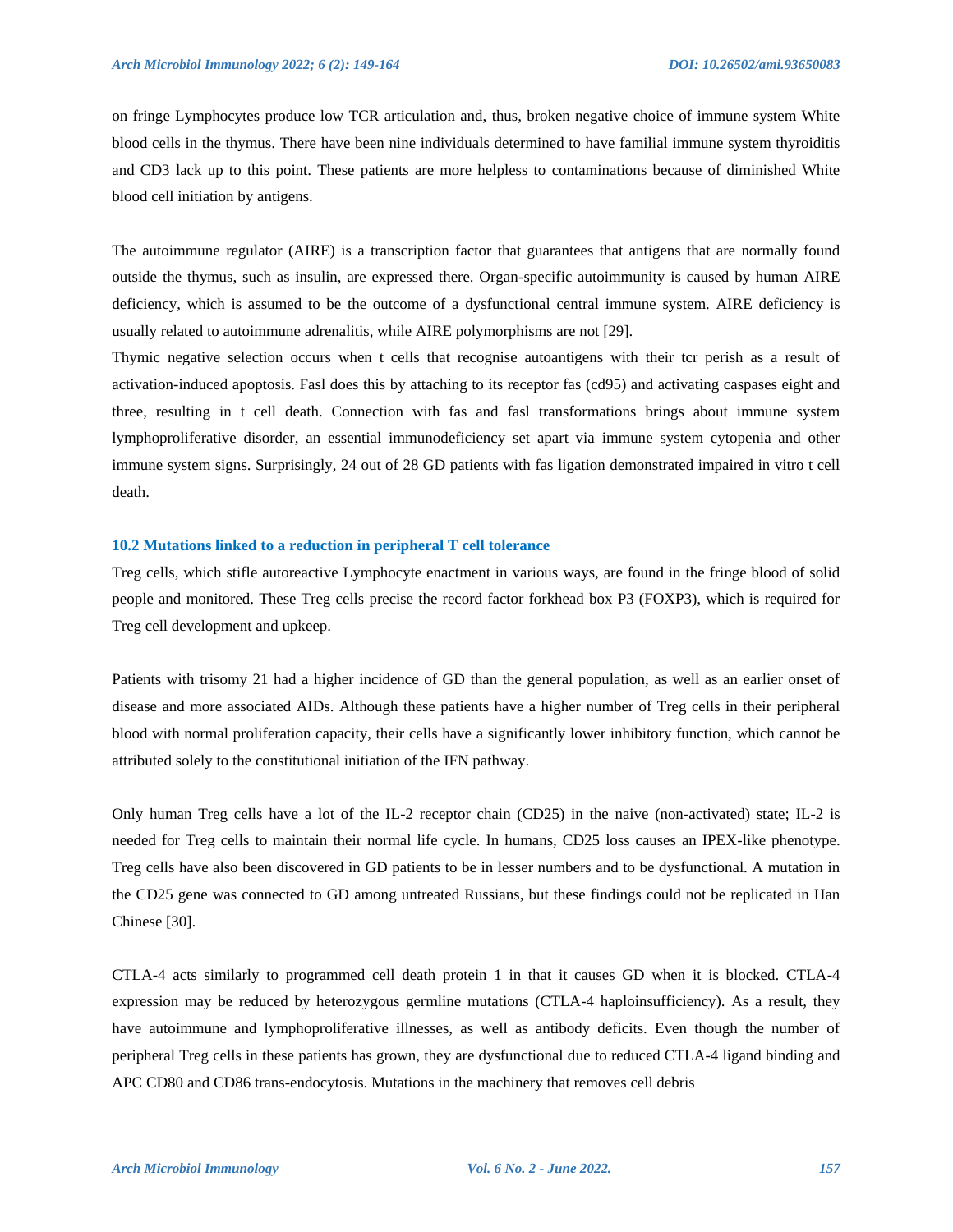It is crucial to sufficiently discard junk from apoptosis, rot, and circling safe edifices all through one's life. Mfg-e8 and supplement factor c1q are two proteins that keep up with this framework working [31]. Widespread lupus-like autoimmunity is caused by a malfunction in the apoptotic cell clearance pathway. This has been shown in mice with mfg-e8 deficit and in patients with c1q deficiency who have lupus-like illness. Thyroid function is connected to autoantibodies against C1q in autoimmune thyroid disease.

Multiple cell types release micro vesicles into the bloodstream during apoptosis, which signifies metabolic stress. The figure of micro vesicles (diameter 1 m) in the blood of GD patients was found to be higher in GD patients' blood than in healthy controls' blood and to remain raised following pharmacological therapy, albeit at a reduced level [80]. This idea could lead to the development of a novel biomarker to aid in the treatment of GD patients in the future.

#### **10.3 Risen Interferon (IFN) levels**

Although TRAb has been recognized to play a role in hyperthyroidism since 1962, it took nearly another 30 years to completely comprehend the nature of their involvement. Anti-TG and anti-thyroperoxidase antibodies, for example, can present in serum years before autoimmune thyroid disorders manifest, whereas TRAb only appears in serum a few months before a GD diagnosis. This emphasizes how they are only active at the very end of the autoimmune response that leads to the onset of GD. TRAb can stimulate (TSAb), inhibit (TBA), or neutralize (Nab) (TBII). Despite this, approximately 5% of patients (even those with anti-thyroperoxidase antibodies) are antibody-negative.

In light of these discoveries, GD has for quite some time been thought to be a Th2-prompted B cell sickness. The examination depicted underneath, nonetheless, recommends that the beginning stage is constrained by Th1 cells attacking the thyroid. Because IFN-and TNF is delivered by Antigen-presenting cells and B cells in vitro, thyrocytes express C-X-C theme chemokine 10 (CXCL10). By interfacing with its related receptor (CXCR3), CXCL10 is conjectured to draw in the cells, and this impact is more grounded in patients with higher CXCL10 serum levels. Lymphocytes that cross-respond with B cells to make TSAb have a place with the IgG1 subclass. The way that taking out the qualities for IL-4 or IFN-in paired knockout creatures decreases the advancement of GD by TSH-Rdelivering adenoviruses upholds this idea, recommending that both Th1 and Th2 cytokines are fundamental [32].

CXCL10 serum levels are likewise a lot higher in GD patients all through the dynamic period of the sickness, and they decline after ATD therapy in vitro and in vivo, just as with radioactive iodine treatment. Serum CXCL10 levels drop significantly after thyroidectomy, showing that thyrocytes are the chief wellspring of the chemical. This procedure could explain why the thyrocytes of GD patients survive the autoimmune reaction but not those of HT patients. Additionally, an enhanced Th2 response leads to a rise in TBAb production, which includes all IgG subtypes.

One cleverer cytokine, osteopontin (OPN), was found in osteoblasts in 1986, although its job in Help has not been set in stone. OPN is delivered by a scope of cell types, plus chondrocytes, dendritic cells, Lymphocytes, and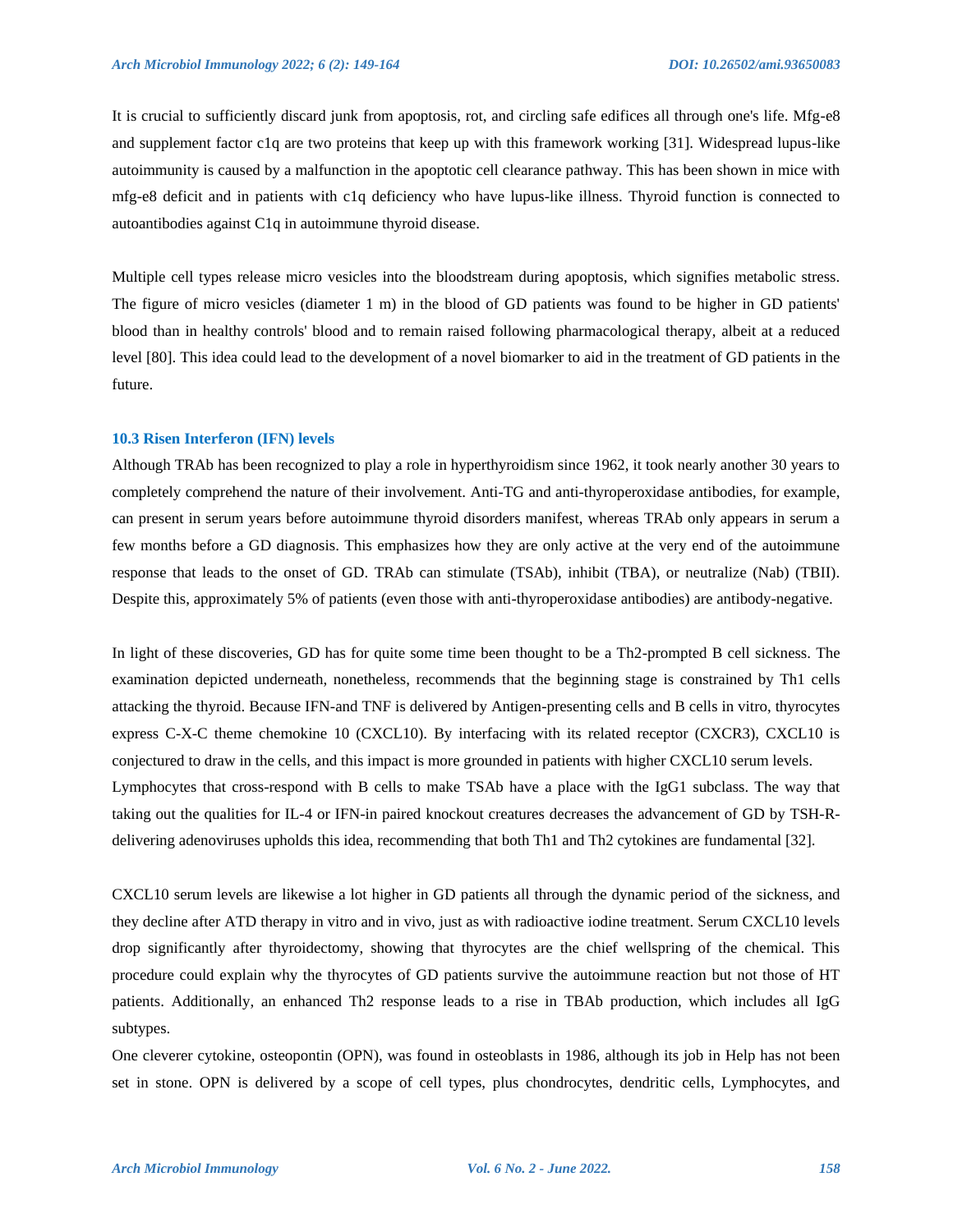macrophages, after being set off by supportive of fiery occasions or cytokines (e.g., angiotensin II, TGF-, TNF-, IL-1b, hyperglycemia, nitric oxide, and hypoxia).

### **11. Immunologic perspectives on epigenetic mechanisms linked to GD**

As previously noted, monozygotic twins had a 75% concordance for GD, showing that epigenetic changes play a key role in GD. Epigenetic alterations have been demonstrated to have a major impact on patients with PIDs. Indeed, a recent study of epigenetic alterations in two monozygotic twins who were discordant for antibody deficiency discovered that the twin with antibody deficiency showed an increase in DNA methylation of many genes important for B cell function [33].

Miniature RNAs are additionally engaged with epigenetic control. MicroRNAs are by and large 22 nucleotides in length and hinder quality interpretation by slowing down mRNA, either by severing mRNA when the two arrangements are indistinguishable or by smothering interpretation when the successions are just somewhat indistinguishable. MicroRNA tests were used in one examination to uncover that the amount and capacity of CD4+ CD25+ FOXP3+ Treg cells in the blood of GD patients had altogether diminished. The retinoic corrosive pathway was similarly obstructed in those Treg cells, even though it very well may be reestablished in vitro utilizing the counter-all-trans retinoic corrosive.

Positively charged histones bond tightly to negatively charged DNA and block DNA transcription, according to another suggested epigenetic transformation mechanism. Acetylation of lysine residues at histone ends reduces their positive charge, allowing DNA to move from a packed heterochromatin structure to an unfolded euchromatin one. Acetyl coenzyme-A provides the acetyl groups, and histone acetyltransferase and deacetylase aid in the process. Only one study looked at the degree of histone acetylation in GD, and it found that histone 4 acetylation in PBMCs was reduced. Many other AIDs patients have altered acetylation patterns, thus the clinical significance of this finding is uncertain.

Diverse histone methylation examples may likewise affect fringe resilience. cd247, lck, zap70, cd3d, cd3e, cd3g, ctla4, and cd8a were displayed to have particular examples of hyper-and hypomethylation of histones in cd8+ and cd4+ lymphocytes cleansed from entire blood. Given the different flagging pathways included, this opens up an entirely different universe of immunological guideline prospects. The most powerful kind of epigenetic modification is DNA methylation at the 5' carbon on the pyrimidine ring of cytosine by an assortment of DNA methyltransferases utilizing S-adenosyl-methionine as a co-factor. This methylation is generally irreversible, bringing about chromatin that is more compacted and less quality record. A few quality advertisers are hypomethylated in Helps, which builds records (for instance, PRF1 in SLE). As per a new Chinese case-control exploration of genome-wide methylation, unprocessed female GD patients have essentially lower methylation of the ICAM-1 quality in entire blood leukocytes than typical controls. Therefore, they had more significant levels of ICAM-1 mRNA articulation than solid controls.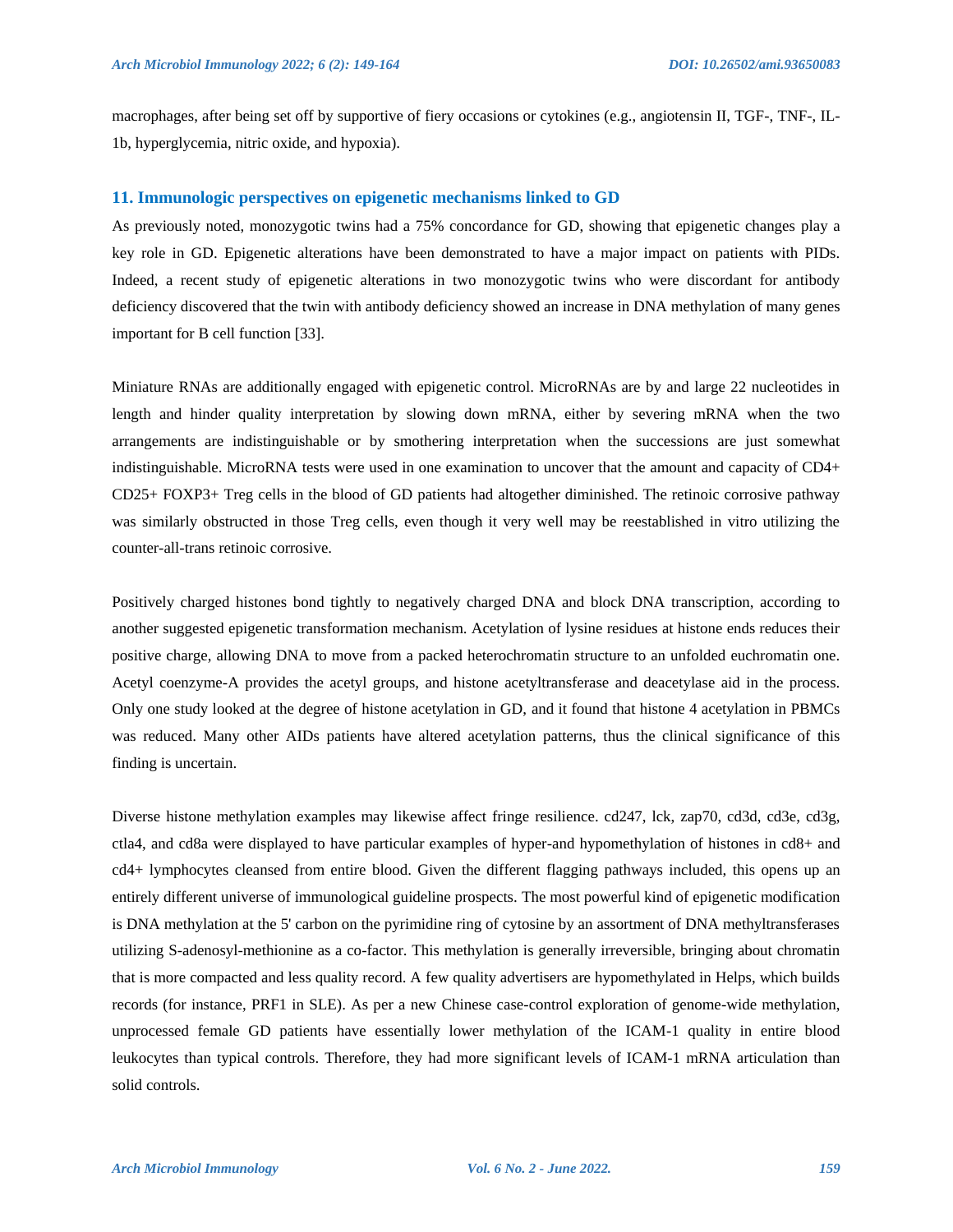The analysts found that expanded ICAM-1 articulation on platelets might play a part in the fiery reaction. In any case, this connection has just been seen in females, and the discoveries should be approved in non-Asian people. Since the majority of the examinations assessed here utilized a case-control configuration, it's difficult to preclude the likelihood that epigenetic changes happened unexpectedly during treatment, were set off by treatment, or those other co-factors, like smoking, and assumed a part. Furthermore, hyperthyroidism can cause epigenetic changes all alone. Yet, we know nothing about any longitudinal exploration that could reveal new insight into this point.

#### **12. Infection-related link**

Following a middle of 17 months on the exceptionally dynamic antiretroviral drug, GD has been accounted for to happen all the more generally in HIV patients (HAART). HAART-instigated immunological reconstitution happens because of the huge creation of guileless White blood cells since thymus. IL-7 could be the Immune system microorganism simple of BAFF, as it is significantly expanded in territories of Lymphocyte lymphopenia and is embroiled in the endurance/multiplication of autoreactive White blood cells. In one out of each nine patients, a treatment tries utilizing three dosages of recombinant IL-7 to help fringe Lymphocyte numbers in individuals with White blood cell lymphopenia brought about the enlistment of fundamental lupus erythematosus (SLE)

Yersinia enterocolitica disease was viewed as more normal in GD patients in the last part of the 1970s [42,43,44], albeit cross-responding proteins were not found up to this point [45]. Hargreaves et al [45] displayed in 2013 that TRAb work is gained solely after early forerunner B cells go through physical hyper-change and freak antibodies perceive Y. enterocolitica external film porins A, C, and F. As indicated by the researchers, memory B cells might foster cross-reactivity, permitting them to perceive both the underlying microorganism and the thyroid-animating chemical (TSH) receptor (TSH-R).

Hepatitis C (HepC) infection contamination, just as its connections to cryoglobulinemic vasculitis and Sjögren's illness, inclines toward GD. Shockingly, immune system thyroid illnesses, outstandingly GD, are more normal in HepC patients who have had interferon treatment than in Hepatitis B patients (IFN) One justification for this could be the HepC infection and thyroid proteins show homologies. The connection between type I IFNs and Help is most obviously shown in the interferonopathies, a gathering of monogenic PIDs that part an overexpression of IFNmanaged qualities. A significant number of them have chilblain-like lupus-like skin injuries and calcifications in the focal sensory system. In a new investigation of autoimmunity in these patients, an adolescent with a hereditarily demonstrated monogenic interferonopathy was determined to have immune system thyroiditis [34]. It's fascinating to see that patients with trisomy. 21 have a higher pace of GD and give a significant number of indications of interferonopathy in such a manner. It's conceivable that the IFN type I receptor's area on chromosome no. twentyone has something to do with this. Since IFN-Rs have a bigger quality burden, the IFN pathway might be continually locked in.

#### **13. Mutations affecting B cells in Grave's disease**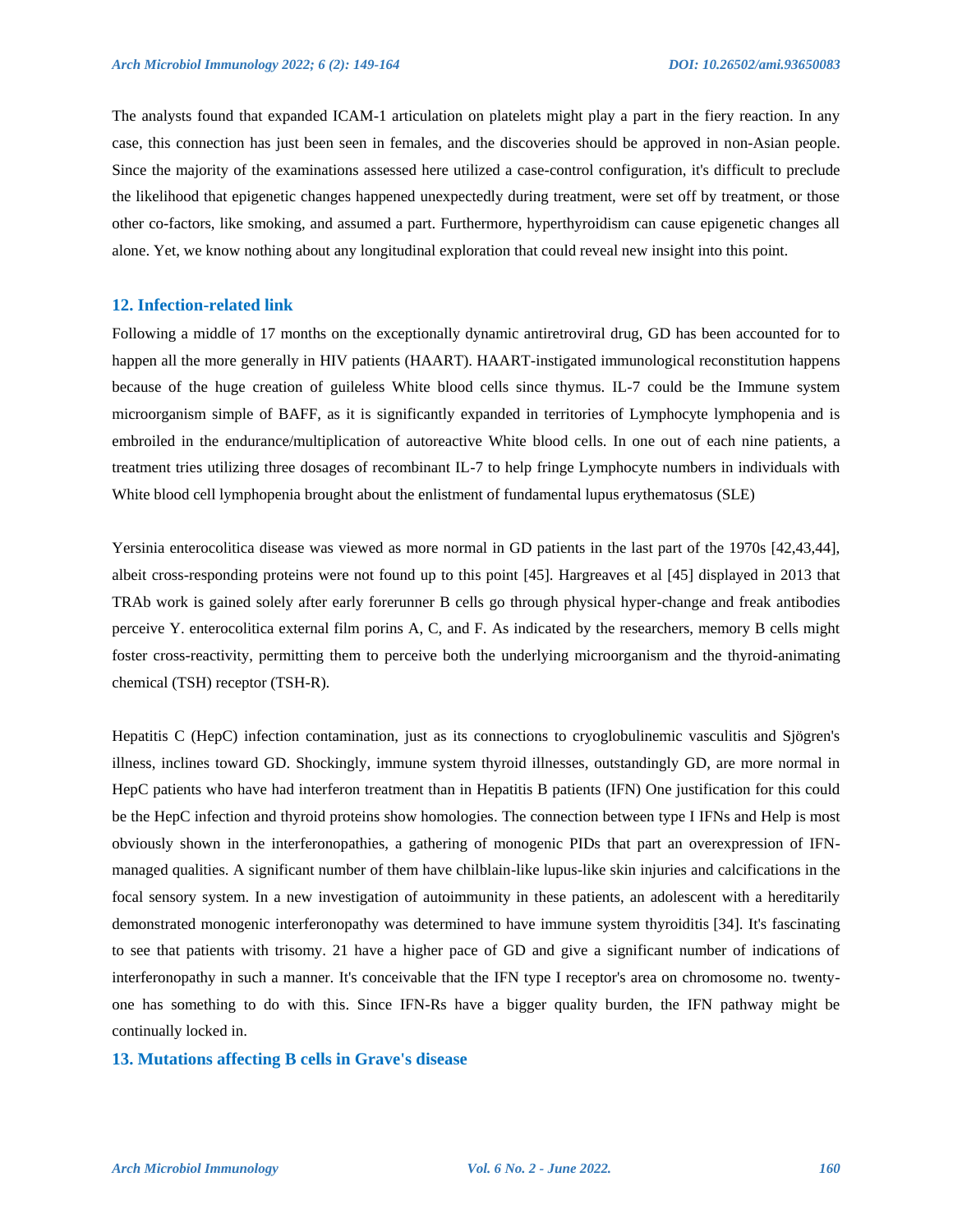B-cells are the type of white blood cells that originate from hematopoietic stem cells and mature in the bone marrow. B cells are activated in secondary lymphoid organs -i.e. spleen and lymph nodes. They function in humoral immunity and produce antibodies.

In Grave's disease Thyrotropin Receptor Antibodies (TRAb) become activated against Thyroid Stimulating Hormone Receptors (TSHR) by B- cells that are a characteristic diagnostic feature of this disease [35]. TSHR (Thyroid Stimulating Hormone Receptors) are present on follicular cells and hence when pathognomonic TRAb bind to these receptors, they stimulate it, as a consequence it results in the increased production and secretion of T4 and T3 thyroid hormones. Hence the condition becomes chronic. B-cells also play a role as APC (antigen-presenting cells) as they have BCR receptors also known as transmembrane receptors that help B cells to identify any foreign antigen and initiate an immune response by producing antibodies and thereby these fragments of antigens to CD4+ T cells by MHC Class-II. When an uncommon antigen enters the body B cells act as major APCs as they bear BCRtransmembrane receptors. Here T-cells are involved in the activation of B cells. [36] Hence, sequencing of TAb Thyroid antibodies and B-cell epitopes in TSH thyroid-stimulating hormone enables us to understand the pathophysiology of Grave's Disease. So, B cells produce antibodies in the thyroid gland which can lead to auto reactive B cells infiltration of thyroid tissue. Hence the therapies that reduce B cells in TH are proving to be efficient in their treatment -i.e. anti CD- 20 therapy, which provides strong evidence of B cells involvement in Grave's Disease [37].

#### **14. Role of Regulatory B cells (Breg)**

Regulatory B cells participate in the suppression of immune response. They regulate the immune system by different mechanisms -i.e. by producing anti-inflammatory cytokine interleukin-10 (IL-10). B regulatory cells are important in maintaining Treg cell components as they can inhibit Th1 immune response by producing IL-10 during chronic conditions. They also suppress The Th17 cell differentiation indirectly by suppressing the production of inflammatory cytokine by dendritic cells. The evidence is shown by studies that Treg cells get reduced in mice with B cell deficiency. Hence Breg cells and T-cells control the induction of Treg cells. [40] Breg cells also produce Transforming Growth Factor (TGF- beta) that induce CD8+ energy and lead to apoptosis of CD4+ effector T-cells.

#### **14. 1 Tolerance in autoimmunity by Breg cells**

Studies conducted at a university show that when Breg cells were exposed to an inflammatory cytokine that was at elevated levels, they chronically lead to a reduction of the functional Breg cell populations. Hence they were unable to restore tolerance. Thereby showing Breg cells dysfunction in human diseases [38].

#### **15. Conclusion and future aspects**

These studies conducted on Breg cells have helped in the understanding of the future treatment of Grave's disease that will mainly focus on the restoration of immune tolerance. Clarification of Breg cell's involvement in the regulation of immune response can provide information for the development of new B cells mediated therapeutic strategies for AITD (Autoimmune thyroid diseases) -i.e. Grave's disease [39].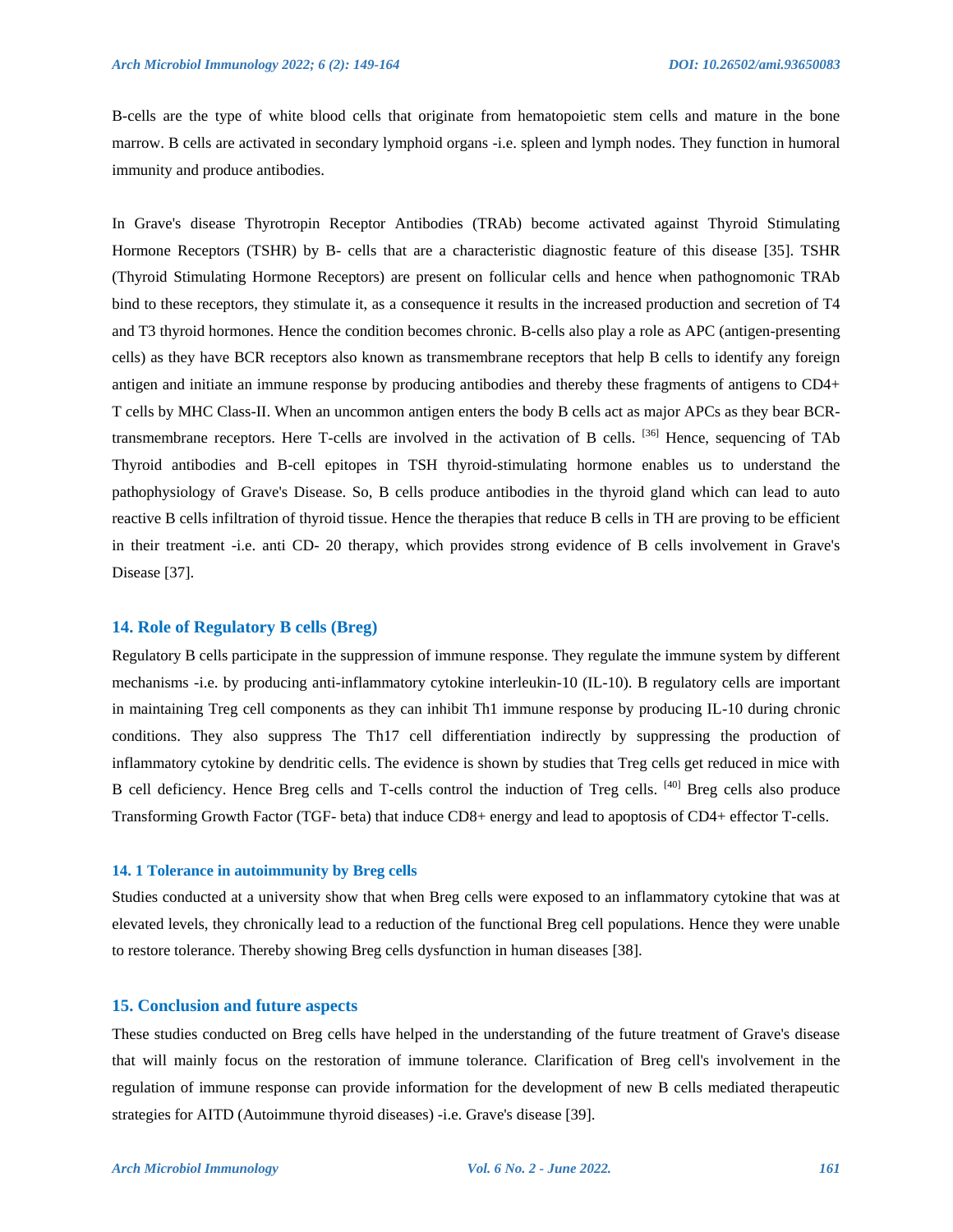## **16. Bibliography**

- 1. Smith TJ and Hegedüs L, "Graves' disease," New England Journal of Medicine 375 (2016): 1552–1565.
- 2. Piantanida E, "Preoperative management in patients with Graves' disease," Gland Surgery 6 (2017): 476– 481.
- 3. Lin JD, Yang SF, Wang YH et al., "Associations of melatonin receptor gene polymorphisms with Graves' disease," PLoS One 12 (2017): e0185529.
- 4. Khong JJ, McNab AA, Ebeling PR, Craig JE, and Selva D, "Pathogenesis of thyroid eye disease: review and update on molecular mechanisms," British Journal of Ophthalmology 100 (2016): 142–150, 2016.
- 5. Salvi M, Vannucchi G, Currò N, et al. "Efficacy of B-cell targeted therapy with rituximab in patients with active moderate to severe Graves' orbitopathy: a randomized controlled study," The Journal of Clinical Endocrinology & Metabolism 100 (2015): 422–431, 2015.
- 6. Bahn RS, "Graves' ophthalmopathy," New England Journal of Medicine. 362 (2010): 726–738, 2010.
- 7. Bartley GB, "The epidemiologic characteristics and clinical course of ophthalmopathy associated with autoimmune thyroid disease in Olmsted County, Minnesota," Transactions of the American Ophthalmological Society 92 (1994): 477–588.
- 8. Fernando R, Atkins S, Raychaudhuri N, et al., "Human fibrocytes coexpress thyroglobulin and thyrotropin receptor," Proceedings of the National Academy of Sciences 109 (2012): 7427–7432, 2012.
- 9. Bahn R, "The EUGOGO consensus statement on the management of Graves' orbitopathy: equally applicable to North American clinicians and patients," Thyroid 18 (2008): 281-282.
- 10. Sahli E and Gunduz K, "Thyroid-associated ophthalmopathy," Turkish Journal of Ophthalmology 47 (2017): 94–105.
- 11. Wall JR and Lahooti H, "Pathogenesis of thyroid eye disease—does autoimmunity against the TSH receptor explain all cases?" Endokrynologia Polska 62 (2011): 1–7.
- 12. T. Diana, R. S. Brown, A. Bossowski, et al., "Clinical relevance of thyroid-stimulating autoantibodies in pediatric Graves' disease-a multicenter study," The Journal of Clinical Endocrinology & Metabolism 99 (2014): 1648–1655.
- 13. Place RF, Krieger CC, Neumann S, and Gershengorn MC, "Inhibiting thyrotropin/.
- 14. insulin-like growth factor 1 receptor crosstalk to treat Graves' ophthalmopathy: studies in orbital fibroblasts in vitro," British Journal of Pharmacology, vol. 174, no. 4, pp. 328–340, 2017. .
- 15. Smith J and Hegedüs L, "Graves' disease," New England Journal of Medicine 375 (2016): 1552–1565.
- 16. Piantanida E, "Preoperative management in patients with Graves' disease," Gland Surgery 6 (2017): 476– 481.
- 17. Smith TJ, Tsai CC, Shih MJ et al., "Unique attributes of orbital fibroblasts and global alterations in IGF-1 receptor signaling could explain thyroid-associated ophthalmopathy," Thyroid 18 (2008): 983–988, 2008.
- 18. Han R and Smith TJ, "T helper type 1 and type 2 cytokines exert divergent influence on the induction of prostaglandin E2 and hyaluronan synthesis by interleukin- $1\beta$  in orbital fibroblasts: implications for the pathogenesis of thyroid-associated ophthalmopathy," Endocrinology 147 (2006): 13–19.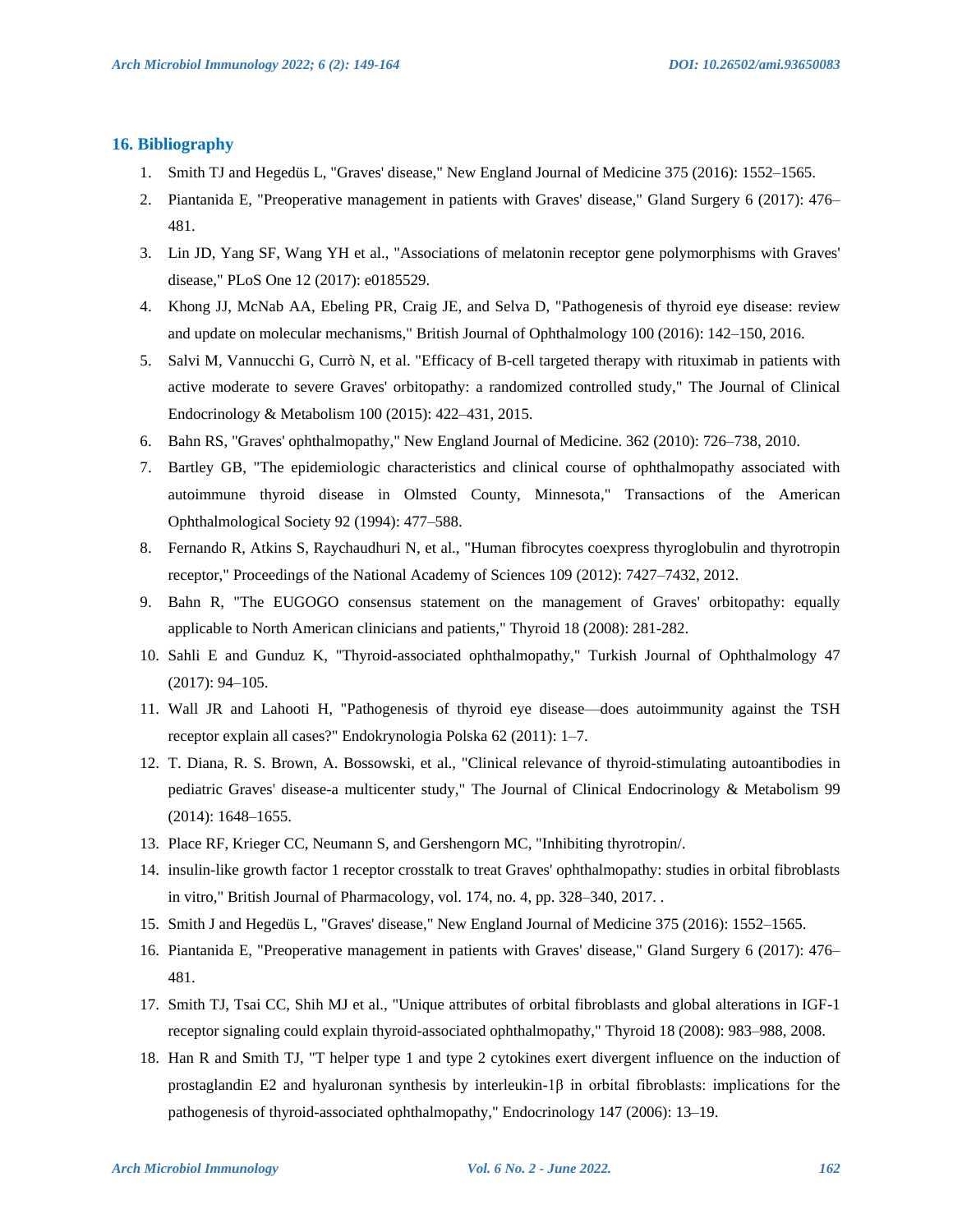- 19. Nagayama Y, "Animal models of Graves' hyperthyroidism," Endocrine Journal 52 (2005): 385–394.
- 20. Feldon SE, O'Loughlin CW, Ray DM, Landskroner-Eiger S, Seweryniak KE, and Phipps RP, "Activated human T lymphocytes express cyclooxygenase-2 and produce proadipogenic prostaglandins that drive human orbital fibroblast differentiation to adipocytes," The American Journal of Pathology 169 (2006): 1183–1193, 2006.
- 21. Konuk EBY, Konuk O, Misirlioglu M, Menevse A, and Unal M, "Expression of cyclooxygenase-2 in orbital fibro adipose connective tissues of Graves' ophthalmopathy patients," European Journal of Endocrinology 155 (2006): 681–685.
- 22. Iyer S and Bahn R, "Immunopathogenesis of Graves' ophthalmopathy: the role of the TSH receptor," Best Practice & Research Clinical Endocrinology & Metabolism 26 (2012): 281–289.
- 23. Perez-Moreiras JV, Gomez-Reino JJ, Maneiro JR, et al, "Efficacy of tocilizumab in patients with moderateto-severe corticosteroid-resistant graves orbitopathy: a randomized clinical trial," American Journal of Ophthalmology 195 (2018): 181–190.
- 24. Zhang HQ, Zhao JJ, Zhao YR, et al. Genotype analysis of killer cell immunoglobulin-like receptors in Graves' disease patients. Xi Bao Yu Fen Zi Mian Yi Xue Za Zhi = Chinese Journal of Cellular and Molecular Immunology 25(2009): 699–701.
- 25. Zhang HQ, Zhao JJ, Zhao YR. Association of killer cell immunoglobulin-like receptor gene polymorphisms with Graves 'disease. Chinese Journal of Endocrinology and Metabolism 22 (2006): 130– 131.
- 26. [https://www.marchofdimes.org/complications/thyroid-conditions-during](https://www.marchofdimes.org/complications/thyroid-conditions-during-pregnancy.aspx#:~:text=If%20you%20have%20Graves)[pregnancy.aspx#:~:text=If%20you%20have%20Graves'%20disease%20during%20pregnancy%2C%20you](https://www.marchofdimes.org/complications/thyroid-conditions-during-pregnancy.aspx#:~:text=If%20you%20have%20Graves) [r%20baby%20is,Miscarriage%20or%20stillbirth](https://www.marchofdimes.org/complications/thyroid-conditions-during-pregnancy.aspx#:~:text=If%20you%20have%20Graves)
- 27. <https://www.jstor.org/stable/3429364>
- 28. https://www.ncbi.nlm.nih.gov/pmc/articles/PMC5357628/
- 29. Weetman AP. Graves' disease. New England Journal of Medicine, 343(2000), 1236-1248.
- 30. Smith, TJ, Hegedüs L. (2016). Graves' disease. New England Journal of Medicine 375 (2016): 1552-1565.
- 31. Volpé R. The pathogenesis of Graves' disease: an overview. Clinics in Endocrinology and Metabolism 7 (1978): 3-29.
- 32. Volpé R. The pathogenesis of Graves' disease: an overview. Clinics in Endocrinology and Metabolism 7 (1978): 3-29.
- 33. Nanba T, Watanabe M, Inoue N, Iwatani Y. Increases of the Th1/Th2 cell ratio in severe Hashimoto's disease and the proportion of Th17 cells in intractable Graves' disease. Thyroid 19 (2009): 495-501.
- 34. Gallo D, Piantanida E, Gallazzi M, Bartalena L, Tanda ML, Bruno A, Mortara L. Immunological Drivers in Graves' Disease: NK Cells as a Master Switcher. Frontiers in Endocrinology 11 (2020): 406.
- 35. Kallmann BA, Hüther M, Tubes M, Feldkamp J, Bertrams J, Gries FA, ... & Kolb H. The systemic bias of cytokine production toward cell-mediated immune regulation in IDDM and toward humoral immunity in Graves' disease. Diabetes 46 (1997): 237-243.